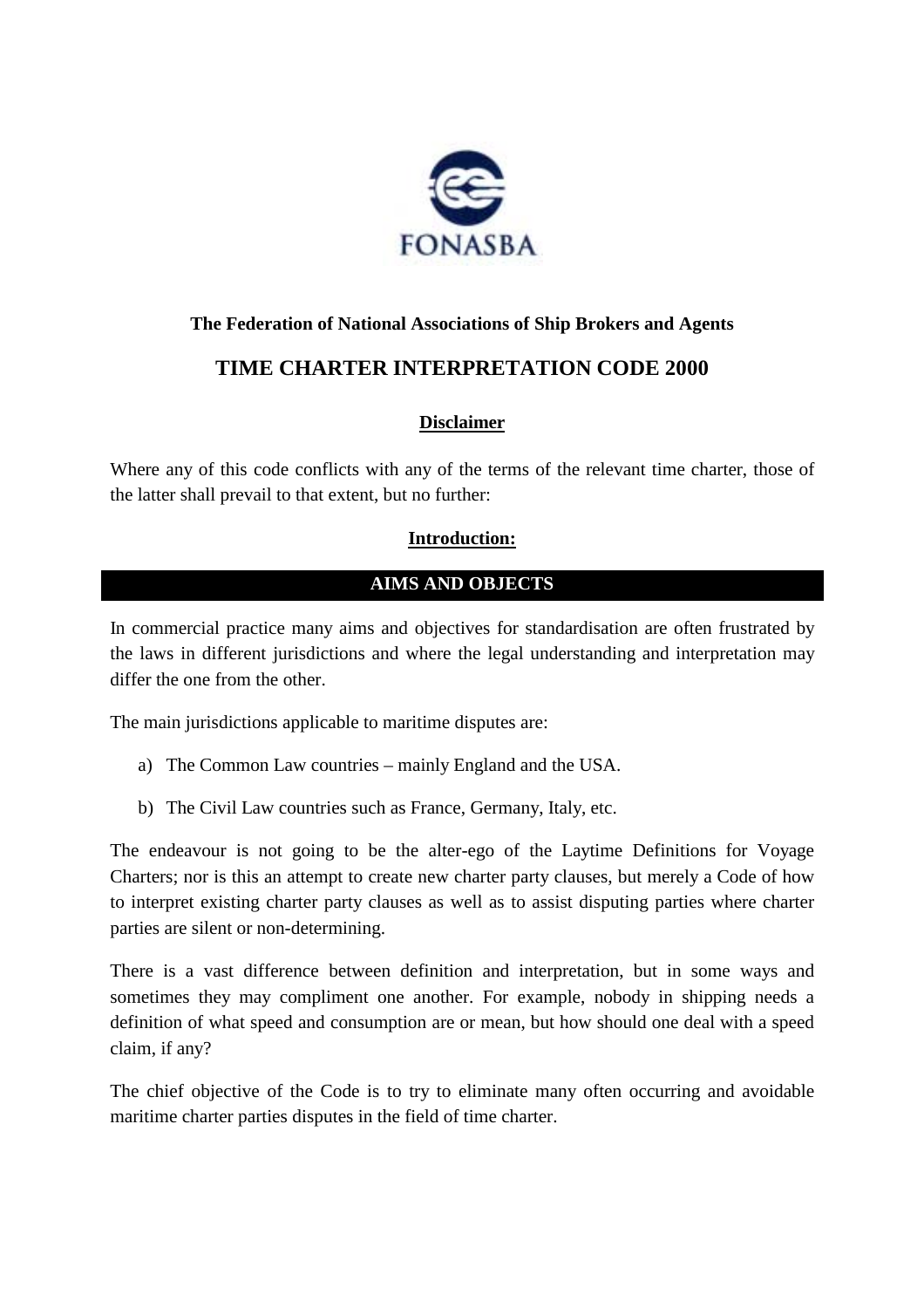#### **1. Speed and Consumption**

The following is to apply to any dry cargo time charter not containing a performance clause, and to any combination carrier when engaged in dry cargo trading:

The speed and consumption warrantees of the time charter are to apply for its duration and whether the vessel is fully, partly loaded or in ballast, and shall be computed from pilot station to pilot station on all sea passages while the vessel is on hire, **excluding:**

- a) Any day on which winds of Beaufort Wind Scale 4 or above are encountered for more than six (6) consecutive hours;
- b) Any time during which speed is deliberately reduced for reasons of safety, or on charterers' orders to steam at economical or reduced speed, or when the vessel is navigating within confined waters, or when assisting vessels in distress;
- c) Any complete sea passage of less than 24 hours duration from pilot station to pilot station;
- d) Periods in which time is lost on charterers' instructions or due to causes expressly excepted under terms of the time charter;
- e) Periods when the vessels' speed is reduced by reason of hull fouling caused by charterers' trading orders.

When specific figures have been agreed to for the vessel in ballasted condition these shall be taken into consideration as shall agreed specifics for reduced or economical speed and consumption, when computations are made.

The mileage made good during qualifying periods shall be divided by the warranted speed and compared to the time actually spent. Any excess is to be treated as off-hire. If the word 'about' precedes the speed and consumption, same will be understood to mean ½ knot less in the speed and 5% more in the consumption, not be cumulative.

As to consumption, the recorded qualifying periods, as above shall be multiplied by the warranted consumption on the qualifying days and compared to the actual consumption. In case of any excess, the charterers are be to compensated by the owners for such excess in cost to the charterers calculated at the prices at the last port bunkers were supplied during the time charter, or those at delivery whichever applicable. Such amount may be deducted from hire.

The immediate financial consequences of a speed deficiency shall be set-off with any saving caused by under-consumption.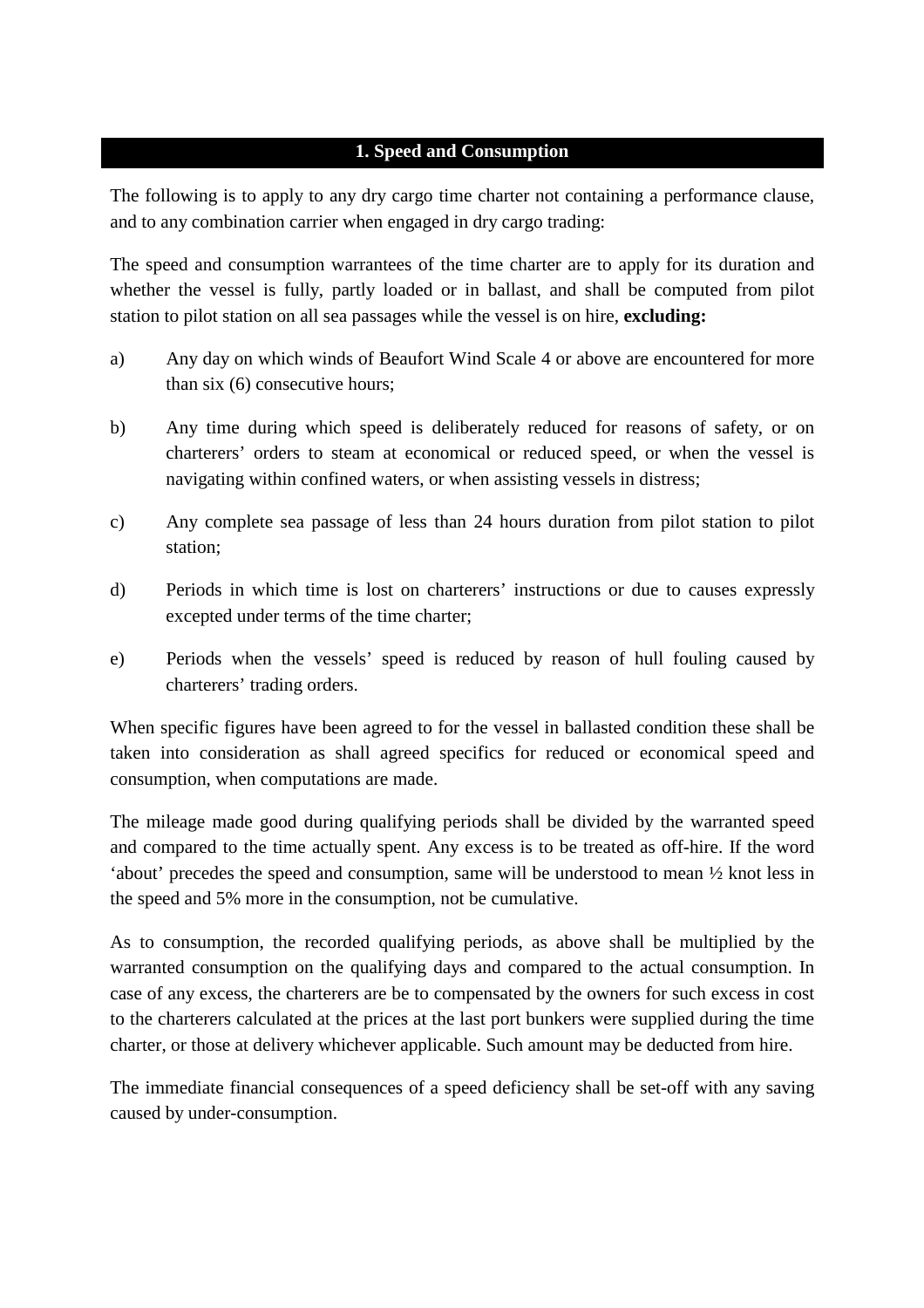The computations shall be made sea passage by sea passage. The vessel's speed and consumption shall be reviewed at the end of each twelve months, or other lesser period as appropriate.

If in respect of any such review period it is found that the vessel's speed has fallen below the warranted speed, hire shall be reduced by an amount equivalent to the loss in time involved at the rate of hire. And if in respect of any review period it is found that the vessel's consumption has exceeded the warranted consumption, the additional costs shall be borne by the owners.

The foregoing is without prejudice to any other claim(s) that a party may have on the other.

### **2. Withdrawal for late/non payment of hire**

Except where otherwise specifically permitted in the provisions of the charter party, the charterers shall have no right to make arbitrary deductions from hire which shall remain payable punctually and regularly as stipulated therein. Nothing in the charter party shall, however, prejudice the charterers' right to make any equitable set-off against a hire payment due provided that the calculation is reasonable, made bona fide, and that it is in respect of a claim arising directly out of their deprivation of the use of the vessel in whole or in part.

Except as provided herein, the owners shall have a right of permanent withdrawal of their vessel when payment of hire has not been received by their bankers by the due date by reason of oversight, negligence, errors or omissions of charterers or their bankers. In such cases prior to effecting a withdrawal of the vessel, the owners shall put the charterers on preliminary notice of their failure to pay hire on the due date, following which the charterers shall be given two clear banking days to remedy the default. Where the breach has been cured the payment shall be deemed to have been made punctually.

In respect to a payment of hire made in due time, but insufficient in amount, the owners shall be permitted a reasonable time to verify the correctness of a deduction. If, thereafter, there is found to be disagreement on the amount of the deduction, then the amount in dispute shall be placed in escrow by the charterers and the matter referred to immediate arbitration in accordance with the terms of the charter party's arbitration clause. In that event there shall be no right of withdrawal.

Except as provided heretofore, withdrawal of the vessel may be made by the owners, which shall be without prejudice to any other claim they may otherwise have on the charterers.